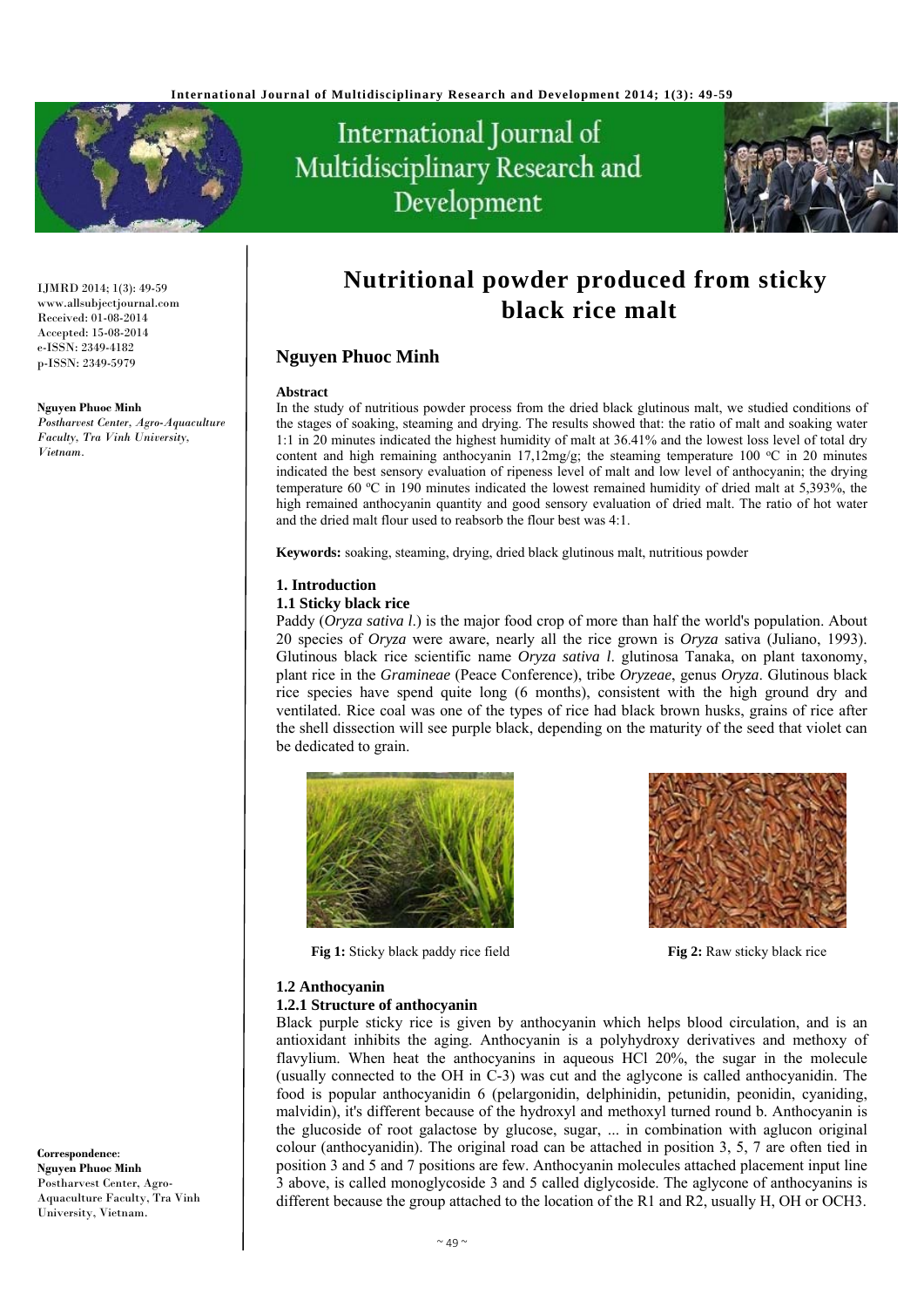Black purple sticky rice is given by anthocyanin which helps blood circulation, and is an antioxidant inhibits the aging. Anthocyanin is a polyhydroxy derivatives and methoxy of flavylium. When heat the anthocyanins in aqueous HCl 20%, the sugar in the molecule (usually connected to the OH in C-3) was cut and the aglycone is called anthocyanidin. The food is popular anthocyanidin 6 (pelargonidin, delphinidin, petunidin, peonidin, cyaniding, malvidin), it's different because of the hydroxyl and methoxyl turned round b. Anthocyanin is the glucoside of root galactose by glucose, sugar, ... in combination with aglucon original colour (anthocyanidin). The original road can be attached in position 3, 5, 7 are often tied in position 3 and 5 and 7 positions are few. Anthocyanin molecules attached placement input line 3 above, is called monoglycoside 3 and 5 called diglycoside. The aglycone of anthocyanins is different because the group attached to the location of the R1 and R2, usually H, OH or OCH3.

# **1.2.2 The factors affecting the anthocyanin**

Temperature: the temperature increase will lead to the change of maximum absorption, the color of anthocyanin also decreases as temperature increases. pH: the pH is too high or too low will lead to the degeneration of anthocyanins coloring, the effectiveness of these pigments are maximum at  $pH = 3.5$ . Storage time and lighting: increase the storage time, the anthocyanin pigments are reduced and when preserved in different environmental conditions also affect the pigment anthocyanin. Storage time and direct lighting effects on the stability of anthocyanin. Researchers have argued that holding pattern outside the light, then the concentration of the pigment slumped over in the dark. Other factors can also affect anthocyanin color as the concentration of the pigment combined with anthocyanin, relative proportions in the mixture of anthocyanins, the influence of other pigments, such as carotenoids, chlorophyll.

# **1.2.3 Properties and application of anthocyanins**

Anthocyanins are absorbed in the wavelength region visible, maximum absorption at wavelength  $540$ nm  $\div$  510. Absorbance is closely related to the color of the anthocyanins they are dependent on the pH of the solution, the concentration of anthocyanins; usually pH in strong acid has a large concentration of anthocyanins absorb the greater the absorbance as strong. In the food coloring substances of natural origin, anthocyanins is the most common color they exist in most higher plants and is found in some vegetables, flowers, fruits, seeds, red to purple fruit such as strawberry, purple cabbage, leaf, flower hibicut, black beans fruit, eggplant, sticky rice, rice coal company. Anthocyanins are water-soluble pigments, color of anthocyanin is determined by the chemical structure and the external environment. Two different anthocyanins for the same color or two identical anthocyanins to different colors. When increasing the number of hydroxyl groups onto the molecule will make it turn from red to green. Change of hydroxyl groups by methoxyl group will do the opposite tendency to change color. At low pH, anthocyanins are red often become colorless at pH higher than the blue at pH higher. In addition to the effects of natural pigments are used quite safe in foods, creating more attractive colors for each product, anthocyanins also compounds are more active you like: high antioxidant capacity should be used to fight aging, antioxidant or food products limited, a decrease in resistance; has the effect of making durable vascular, anti-inflammatory,

limiting the growth of the cancer cells; against these radiations. A new study by Professor David Capuzzi Medical Center in the Jefferson Myrna at stay there America shows that anthocyanins in red rice uses falling 45% recycling rate of cardiovascular complications, helping approximately 33% of cardiovascular patients avoided death after 5 years of use when for cardiovascular patients taking a drug known as Xuezhikang, are manufactured from red rice. Scientists at Louisiana State University research suggests antioxidants make this darker will "sweep" clean harmful molecules, which help protect the circuit and prevent the DNA damage that may lead to cancer. Valuable properties of anthocyanins which chemical pigments, other pigments Figure into during machining techniques do not have to be opened up a direct application of anthocyanins coloring compounds taken from nature into everyday life, especially in the food processing industry. That's a perfect fit with the current trend of the world is to study the extraction of pigments from nature for use in food, because they have high safety for the user (Tran Thi Hong Truc, 2008; Huynh Kim Cuc, 2010)

# **1.3 Malt**

Rice seeds when ripe and has dried moisture content of mineral medium 13-14%. In this condition, it has a very low metabolic activity. When humidity increases, the aleuron layer moisture stimulate the cells that secrete the enzyme hydrolysis as amylase, protease, phytase and ribonuclease (Eugene, 1982). In the course of sprouts, nuts-fast water, the enzymes are activated, increased respiratory rate, start using the substances reserved and appear roots sprouts. This process is referred to as the sprouts (King, 1989; Swift and O'Brien, 1972). Throughout the course of sprouts, casts get the nutrients of endosperm through epithelial layer to grow. The contact with moisture as the activation of the enzymes that initiate the sprouts. The starch in the vicinity of embryos are hydrolysis into simple sugar used to nourish the embryo. Outside of this enzyme, the hormone also affects the sprouts by affecting the forming amylase in the endosperm (Posner and Hibbs, 1997).

# **1.4 The process of steaming and drying in the production of nutritional powders**

# **1.4.1 Steaming**

When starch in endosperm has absorbed enough of the necessary amount of water, the seeds need to be heat to higher temperatures the temperature of starch to ensure the starch turned entirely starch, making cooked-grain, soft. Physics: the temperature increases, the volume increases the hardness, grains of rice continued to decrease. Grain of rice continues to absorb the water increases its volume. Seed moisture content increased up to about 38% during steaming. Chemistry: water attack on powerful starch granules, break the hydrogen bonds of starch and break the link hydrate, husk starch breaks down starch that turns into a starch (the starch turns). When cooked starch, the temperature at which called at that time, the temperature of starch does not return to its original state again. Microbiology: temperatures climb to destroy some microscopic organisms like the cold, detached works a number of enzymes. Influential factors: material: grain size of starch, amylose and amylopectin ratio, the degree of branching and length of the amylopectin. In addition the level of indoor humidity depends chemistry grain of rice before the outdoor goods. Temperature: outdoor temperature turns the starch of about 60-100  $\,^{\circ}\text{C}$ , if the temperature is too high will cause the dissolved starch off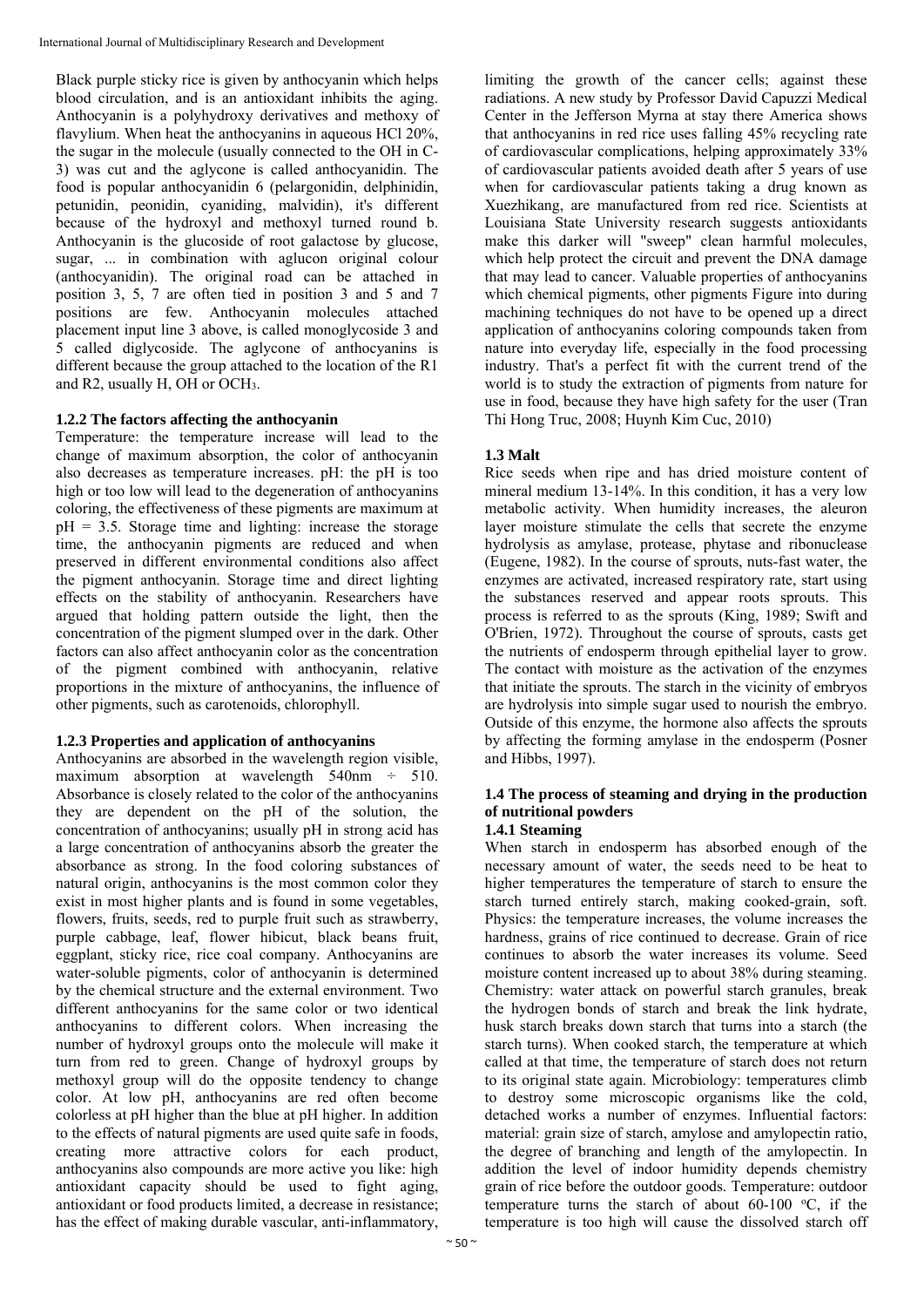into water forming the form of glue, is not conducive to the product structure. Time: time turns the long starch outdoor goods as high, however if too long will adversely affect grain structure, a readily particle breakage. Meanwhile, time is short but appropriate temperature will make the structure rice seed so much better. Pressure: the higher the pressure, the driving force for greater process, water has more energy to penetrate to the inside rice seeds and combine with the starch molecules that help the process of outdoor goods as happens more quickly. Saturated steam is the most common heat environment because it does not lose moisture during reheating (Gariboldi, 1974).

# **1.4.2 Drying**

Drying is the process of using heat to separate the water from the sample material, the water is separated from the sample material under the principle of evaporation or sublimation, in order to reduce the moisture content of the sample, which inhibits microorganisms and some enzymes helps prolong storage time. This process is done due to the difference in water vapor pressure in the surroundings (Pxq) and on the surface of moist products (Psf). To make the amount of moisture on the surface of the product evaporate should have provided that  $Psf > Pxq$ . In the process of drying, the steam of the surroundings as much, i.e. Pxq rise and humidity of products off to a certain index at reaching equilibrium. When that moisture and  $\text{Psf} = \text{Pxq}$  which called the moisture balance. At the moisture balance and drying process stopped. Physicist: about the appearance, size, volume will decrease, Crispy increased ...Chemistry: chemical reactions occur such as the Maillard reaction, oxidation reactions of compounds like anthocyanins and Biology: due to the thermal effect and reduced water activity of the microorganisms is inhibited or destroyed during the drying process. Factors that influence: drying method: depending on the different drying methods on quality of sensory, nutritional products is different. Duration: too long, too short will cause the dark not microbiological safety. Temperature: temperature too high will make burnt particles, if too low will extend drying time, wasting your energy costs (Tran Minh Tam, 2004)

### **1.5 Studies about sticky black rice 1.5.1 In Vietnam**

In 2006, "research using rice malt in the processing of nonalcoholic beverage from ricefield" of Quan Le Ha. Research results show that using malt grains to mashing Cam rice flour in the production of non-alcoholic beverages provided malt: rice paddy field rate is 1: 1; pH 4.7; mashing time 5 hours. Compared to the case using barley malt, malt's translation component and areas containing much more amino acid (15.31 vs. 12.6 mg/l), much more glucose (38.81 than 27.67 g/l), but at least the disaccharide more (60.03 compared with 74.20 g/l). In 1994, the "identification of anthocyanins from *Oryza sativa l*. glutinosa Tanaka" by Pham Thanh Quan. The results showed that 2 major anthocyanins, they contain groups of OH in position C3 of the loop C of flavylium ion, they differ only by the C4 methoxy group at position 1 of round B of flavylium ion.

# **1.5.2 Other countries**

Research in other countries in the world are primarily focused on characterization, the nutrient content in raw materials, yet focused research on application in the foodprocessing industry from raw materials of fine coal. In 2006, in Thailand have anthocyanin extraction research from sticky

black rice, "Extraction of anthocyanins from Black glutinous rice (*Oryza sativa l*.)", by Duangkamol Luemchan and associates. Results of studies optimal conditions for extraction of coal from the sticky rice anthocyanin is temperature 62 -65  $\degree$ C in 67-75 minutes, with the rate for rice: water is 1: 3. In 2006, in China there are studies on the nutritional composition of sticky black rice, "A study on special nutrient of purple glutinous rice", by Gu Defa and associates. Research the presence of nutrients especially in sticky black rice as fiber, protein, B vitamins, minerals (Ca, P, Fe, etc.), much higher than ordinary rice and completely beneficial to human health. In 2008, Laos has a study on the characteristics of molecule created the aroma of fine coal, "Chemical and molecular characterization of fragrance in black glutinous rice from Lao PDR", of C. Bounphanousay. This is the first study on the structure and molecular properties of glutinous black rice varieties in Lao. In 2010, in Thailand there is exploitation and application research of antioxidants from black glutinous rice, "Extraction and application of antioxidants from black glutinous rice", by Tananuwong Kanitha and associates. Study on determination of the optimum extraction conditions of anthocyanins and antioxidant of fish oil. Black glutinous rice flour is mixed in the extraction of water for 70% 30% at pH 6.8 delicacy, in 4 hours to bring crude extracts with the highest antioxidant. And the dry content of the supplement to the fish oil is 1000 mg/kg for the antioxidant results well.

The purpose of our research is to build work flow manufacture nutritional powders from malt rice soaking process: prospecting sticky black rice (the influence of the rate of rice malt: water and of soaking time up moisture and anthocyanin content of rice malt), surveyed the steaming process (influence of steaming time to the perception of maturity) drying process, surveys (the influence of temperature and drying time and moisture balance and levels of anthocyanins of rice malt).

# **2. Material and method**

# **2.1 Raw material**

**2.1.1 Sticky black rice:** Vietnam. The main raw material for the product is rice glutinous varieties *Oryza sativa l*. glutinosa Tanaka bought at the Vinh Hung plant protection stations, Long

An province, Vietnam.

# **2.1.2 Water: meeting standard TCVN 5502:**2003

**2.1.3 Refine sugar:** Use refined sugar is produced at Bien Hoa sugar joint stock company in Bien Hoa I industrial zone, Bien Hoa, Dong Nai, Vietnam.

**2.1.4 Kali sorbat:** Potassium sorbate is the additive group in additives for preservation, anti-oxidation, stable. The INS: 202, ADI: 0-25 (3742/2001/QD-BYT). Against the decision on the drinking water from the sticky black rice malt products there are 1000 ML: ppm (non-carbonated soft drinks)

# **2.1 Chemicals & equipments 2.1.1. Chemicals**

| CoSO <sub>4</sub> .7H <sub>2</sub> O | H <sub>2</sub> SO <sub>4</sub> |
|--------------------------------------|--------------------------------|
| Iod solution                         | HC1                            |
| Ethanol                              | NaOH                           |
| Glucose                              | Phenolphtalein                 |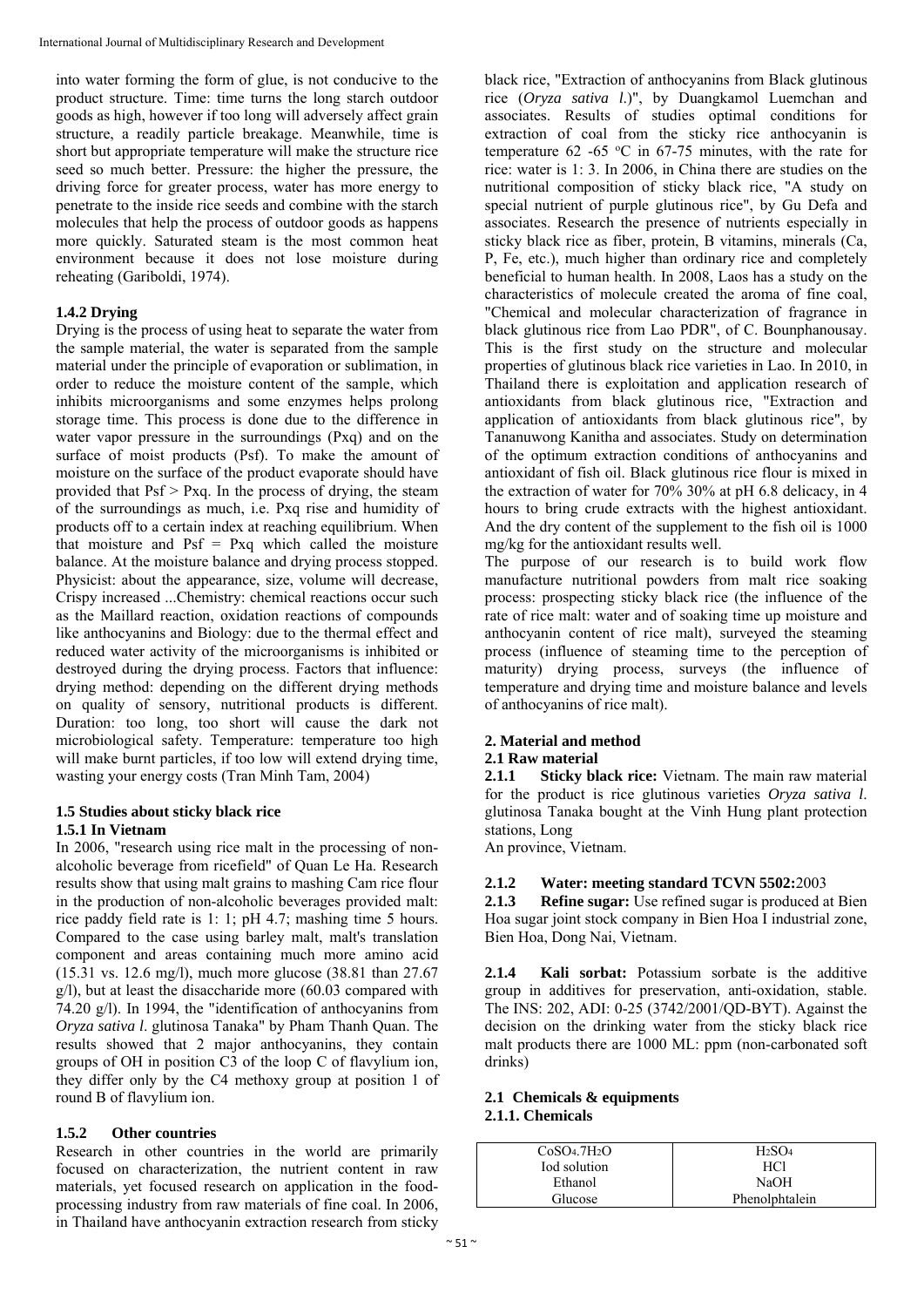### **2.2.2. Equipments**

| Water bath         | Philip mixer             |
|--------------------|--------------------------|
| Electric cook      | Spectrophotometer UV-VIS |
| Brix meter         | Vaccum filtration        |
| Dry oven           | Vaccum packing           |
| Analytical balance | Sterilizer               |
| pH meter           | Others.                  |

# **2.3 Research method**

Determination of processing parameters in the soaking, steaming, drying and use of finished products in the build process nutritional powder manufacturing technology from malt rice coal. Construction of malt powder quality standard products. Friction split the pod craft by baseball, ready to blow the clean type pod. Define malt volume shrinkage rate after separation of the shell. Grains of rice after the split pod is given into the basket against a quick shake, rinse in water, dust escaping and surviving pod of floating on the surface, drain waiting for steaming. Quick action limiting the losses of dissolved substances, particularly anthocyanin in water. Check the amount of anthocyanins in the wash. The rice is soaked in water to rice ratio:  $30^{\circ}$ C fit enough in time to wet rice in function after immersion is highest and the level of losses of dry substances, as well as anthocyanins is the lowest. Rice, after dipping to stainless steel mesh basket over and give in autoclaves have thermal water in the pot to 100 o C. Steaming lasts until rice reaches maturity, for the best sensory quality and minimize loss of anthocyanins in the process of steaming. Rice was dried at temperatures and times to appropriate moisture balance, at the same time reduce at least the loss of anthocyanins in the rice after drying. Rice drying after offering flour mill ground, sieve sieve hole size 0.1 x 0.1 mm to hit and fineness of the finished malt powder. The packaging used in nutritional powder products have colored type of packaging for the optical block, impervious to gas, sterile and etc (Dong Thi Anh Dao, 2005). Thus malt powder vacuum packing was brought, for the box of paper and stored in a cool place.

# **2.4 Analyzing method**

# **2.4.1 Quality control of the finished malt powder**

- Sensory evaluation of product: TCVN 3215-79.
- Nutritional elements.
- Microbiological indicators, heavy metals and toxins: test according to regulation 46/2007 of the Ministry of health.

**Table 1:**The indicators examine nutrient content of malt flour products

| <b>Indicators</b> | <b>Method</b>                      |  |  |
|-------------------|------------------------------------|--|--|
| Moisture          | Drying at 105 °C to basic          |  |  |
|                   | weight                             |  |  |
| Crude protein     | Kjeldahl                           |  |  |
| Lipid             | Soxhlet                            |  |  |
| Glucid            | <b>FAO FNP 14/7</b>                |  |  |
| Anthocyanin       | Color comparison CoSO <sub>4</sub> |  |  |
| Dietary fiber     | AOAC 991.43-2010                   |  |  |
| Vitamin B3        | QTTN/KT3 036:2005                  |  |  |

# **2.4.2. Basic standards for nutritional powder**

This product belongs to the category of dry food and food nutrition, alternative food specials (with heat treatment before use), based on the analysis results of dry malt ingredients used and the test results the physiochemical,

biological, heavy metals and toxins in accordance with 46/2007 of the Ministry of health, proceed to build the basis for standard products under the guidance of QD 867/1998/QD-BYT

### **2.4.3. Analysis of physiochemical, sensory uses in research**

| <b>Moisture:</b>     | Drying at 105 °C to constant weight         |
|----------------------|---------------------------------------------|
| Dry matter:          | Refractometer Atago 0-32%                   |
| Amylase activity:    | Klimopski and Rozdevic method               |
| Mashing capability:  | Le Thanh Mai et al., 2005                   |
| Anthocyanin:         | Compare color to CoSO <sub>4</sub> standard |
| Extraction recovery: | Weight method                               |
| Reduced sugar:       | Ferrycyanure                                |
| Total sugar:         | Ferrycyanure                                |
| Sensory evaluation:  | $TCVN$ 3215 - 79                            |

### **2.5 Statistical analysis**

Using Statgraphics Plus, Excel softwares to handle experimental data.

### **3. Result & Discussion**

### **3.1 Effect of soaking to anthocyanin in rice malt**

Anthocyanin pigment is soluble in water, immersion mode with surplus ratio in the long run will cause the loss of a lot of anthocyanin in water-soaked.



**Fig 3:** Anthocyanin content variation of rice malt by soaking mode

Based on the survey results, finding that at a proportion of 1: 0.5, the concentrations ofanthocyanins virtually unchanged with rice malt initially bring soaked, observed the water soaking too little should be drain on grain. With a 1: 1 ratio amounts falling in the beginning but after 20 minutes of soak amounts virtually unchanged, indicating that at this time, the seeds are almost-shallow water inside should have minimal anthocyanin losses out of solvent soaked excess. Also with the ratio of 1:1.5 and 1:2, the anthocyanin content diminishes over time and the rate of water to soak.

#### **3.2 Effect of soaking to moisture content in rice malt**



**Fig 4:** Malt moisture by soaking time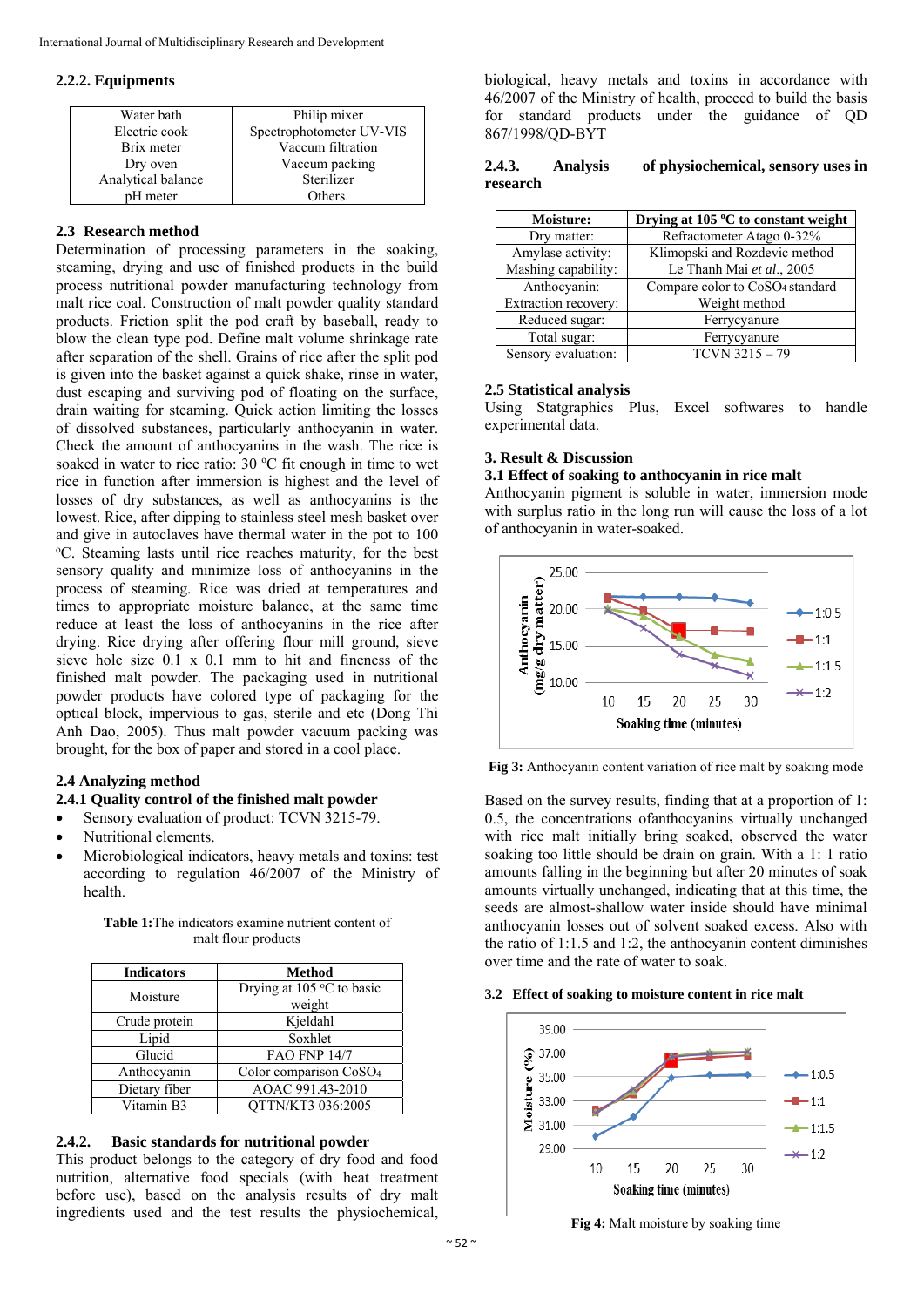Rice malt has no outer husks crust, the water easily diffuses rapidly into the endosperm particles do increase moisture, easy outdoor goods than paddy. According to Gariboldi (1985), the humidity when soaking rice asked to outdoor goods completely during steaming is about 30%. The following moisture soaking of rice malt by soaking rate shows the moisture of rice malt increases with the rate of solvent and soak time. The results showed that, at the rate of rice malt: water is 1: 0.5 then the moisture after dipping as low as the water penetrates into the starch grains at least leads to low humidity. In the malt ratio rice water-soaked coal: is 1: 1; 1: 1.5 and 1: 2, the moisture is achieved after 20 minutes of soaking, no difference in the statistical significance level of 5%. However, if soaked in water the excess dipping long range will cause loss of solute and anthocyanin in seed. In the same conditions of temperature, longer immersion time, the humidity will rise, because water diffuses into the inside nuts and more, the starch will suck water and Zhang blooms increases the volume, the ability to link between water and starch grains increased humidity makes the sticky black rice malt increases. But when given time to soak the moisture in nuts rise very slowly, no sense in terms of statistics, showed that starch grains were in a State that almost told the peace links. The results showed that the humidity of the grain fades out 20 minutes after 20 minutes of soak, soak beans-add water very slowly from the outside, and the moisture of the seed from 20 minutes to 30 minutes of soaking, the change does not have the difference in statistical significance level of 5%. The survey results the influence of soaking up moisture and anthocyanin content of rice grain to malt mash mode then hit the high moisture content conducive to the process of steaming but reduces at least the loss of anthocyanins is soaked in malt rice ratio: just enough water is 1: 1, in 20 minutes at room temperature will reach moisture is 36.41% and anthocyanin content remaining in the seeds is 17.12 mg/g.

## **3.3 Effect of steaming to rice malt**

Steaming help the turned entirely starch, making steamedgrain, soft, when steaming the seeds need to be heat to higher temperatures the temperature of starch chemistry (Gariboldi, 1974). The temperature of rice starch in the range 70-75  $\textdegree$ C, while steaming the minimum ripening for about 15-20 minutes (Nguyen Ba Khoi, 1998). According to Aoto and Associates (2003), the level of gelatin, the best germ rice is 5-50%, better than 5-30% and preferably 10-20%. If the level is less than 5% of rice culture gelatin will have rough state when eating and high rate of cracked when drying. Conversely, if the level of gelatin on 50%, then the grains of rice to stick together making it difficult for the drying and reduces the efficiency of the drying process. In addition, the author also did research and found that steaming at temperatures ranging from  $98-180$  °C during 3 seconds to 30 minutes is appropriate. If the temperature is lower, the 98  $^{\circ}$ C time steaming are needed for the gelatin to the desired level lasts, this isn't appropriate in large volumes of industrial production. Conversely, if the temperature of the steaming process is higher than the  $180 °C$  gelatin turns take place too quickly, if done in a short time, the level of irregular goods gelatin, if taken for long periods, the grain of rice will be Zhang bloom. Similarly, if the time steaming is lower than 3 seconds then the level of irregular granules of gelatin. If time steaming last longer than 30 minutes, turned gelatin process takes place too many nuts and the rice will be Zhang bloom. At the same time, the process of hydrothermal processing also helps reduce phytic acid a considerable amount more. Besides, the steaming also loads animated enzymes, inhibit the process of sprouts, help keep the nutrient being transformed again (Ogbonnaya and Friday, 2009). Sticky malt rice coal after soaking are indoor culture do steaming by method of steam in period from 10-30 minutes, helping limit losses and solute to water to cook rice in anhthocyanin concentrations as well as malt if boiled by steaming.



**Fig 5:** Malt moisture by steaming time

**Table 2:** Sensory score of cooked malt rice

| <b>Steaming time (minutes)</b> | 10                   | 15         | 20                | 25                 | 30           |
|--------------------------------|----------------------|------------|-------------------|--------------------|--------------|
| Sample                         | 201                  | 202        | 203               | 204                | 205          |
| Average score                  | $-0.87$ <sup>a</sup> | $-0.02b^c$ | 0.64 <sup>e</sup> | 0.54 <sup>cd</sup> | $-0.33^{ab}$ |

Note: a, b, c, d, e,  $(p < 0.05)$ ; meaningful differences

At the same time, the temperature conditions mean to influence steaming humidity and sensory to the maturity of glutinous sticky black rice malt grain after steaming. In the

process of steaming, to outdoor goods, starch grains of rice to absorb the adequate amount of water needed, if not then require steaming during long enough to complete chemical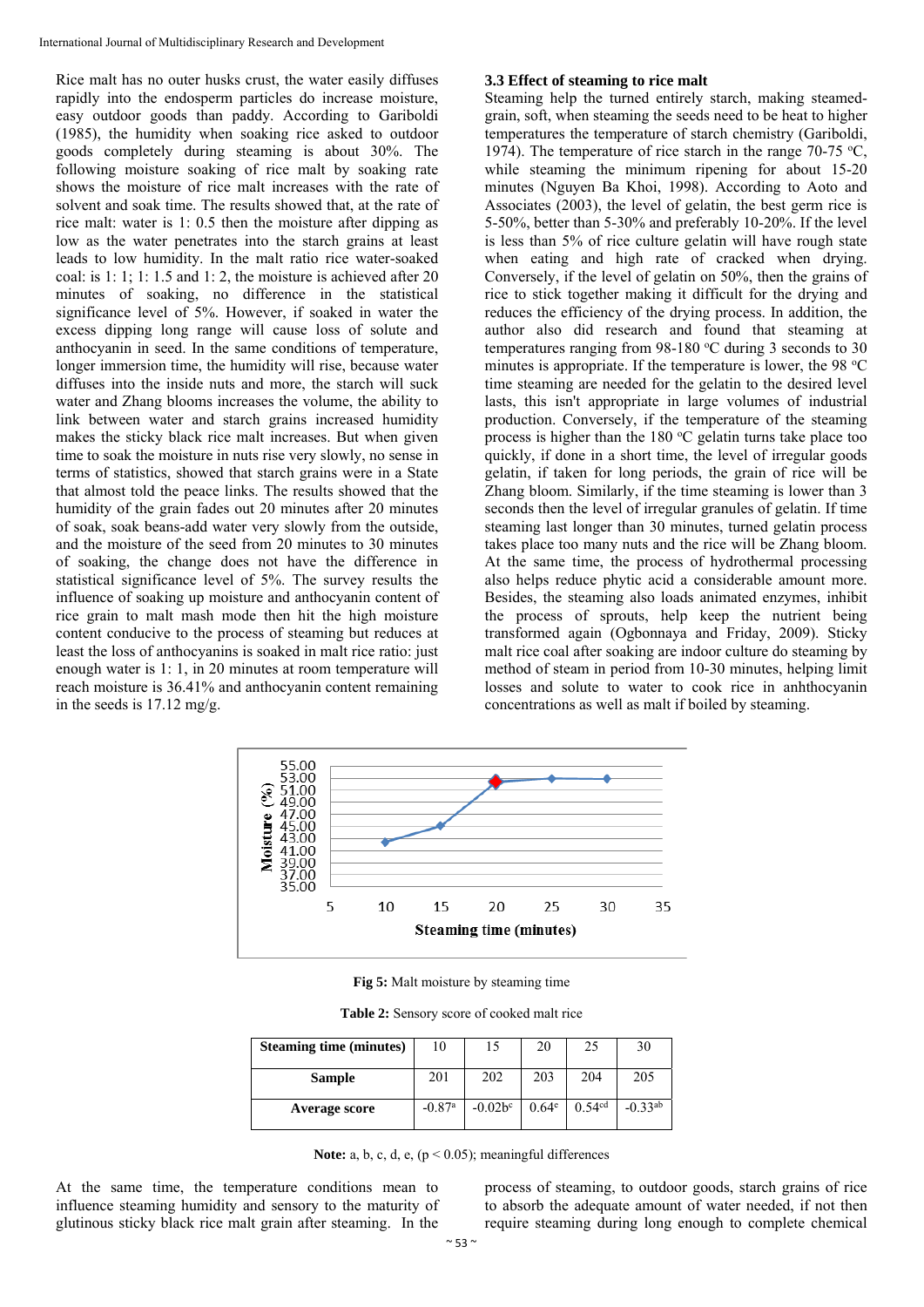starch. According to Gariboldi (1985), the moisture required to completelysoak the rice chemistry hydrate in order to make the process of steaming is about 30%. Sticky malt rice seed bring steaming with moisture after soaking is 36.41%. So in the process of steaming the moisture of grains increased rapidly from January at 0 to 10minutes steaming, and many counties have yet to bloom. The moisture of the seedfalling slowly from 10 minutes to 20 minutes of steaming later, the seeds from steamed to 20 minutes, are all blooming well. Parnsakhorn and Noomhorm (2008) when making rice steamed after soaking at  $100 °C$  in the period of 10, 15 and 20 minutes, increasing hardness values, capable of absorbing water of rice grains during cooking declining, probably due to the variation of grain starch makes the structure of the grain of sticky black rice should be hard than hard water from entering within the county should increase the slow speed moisture in the seeds after this time. Sensory evaluation results showed that time steaming influence the structure of the product, hence affecting the level of overall favorite products. Color doesn't notice the difference with samples of rice germ does not make the process of steaming because of the characteristic of glutinous black rice grains there are dark red-brown. In the course of sprouts, due to the natural appearance of the enzyme amylase hydrolyzes starch part made up of many different sugars (Kaneko and Associates, 2002) recommended products following rice steaming has sweet taste sticky black rice is cooked from grain of didn't up sprouts. The moisture of the seed from 20

minutes to 30 minutes steaming then there is no difference in the statistical significance level 5%, yet the perception aboutthe maturity model in 20 minutes (203 models) for best results. Rice malt was steaming a 20-minute time period, then the moisture of grains totaled 52.35%; rice seed ripens, blooms are soft and not too Pasty for the best rice quality. So we choose the steaming time for sticky black rice malt 20 minutes.

### **3.4 Effect of drying**

Moisture content of one of the key factors affecting the ability to preserve and crushed rice grains of powder properties. Rice drying process also reduces the moisture content, created the scent for the product longer suspension of enzyme activity, especially the enzyme lipase in the shell that will be inactivated under the effect of temperature, this helps prolong storage time due to product limitations are the OH utility byenzymes (Ogbonnaya and Friday, 2009). Water soluble vitamins are the most heat-poor nutrition, especially B vitamins characteristic of grain (Ronald and Associates, 2008), they are easily destroyed by heat (Steve Blake, 2008). Besides the pigment anthocyanin also suffered increases in the temperature handle. Therefore, the higher the drying temperature of anthocyanins and losing more and more. Statistical processing results from the variation of moisture by the time the rice drying malt at each temperature, draw the graph represents the respective drying process as follows:



**Fig 6:** Moisture content by time when drying rice malt in 50 °C



**Fig 7:** Moisture content by time when drying rice malt in 60 °C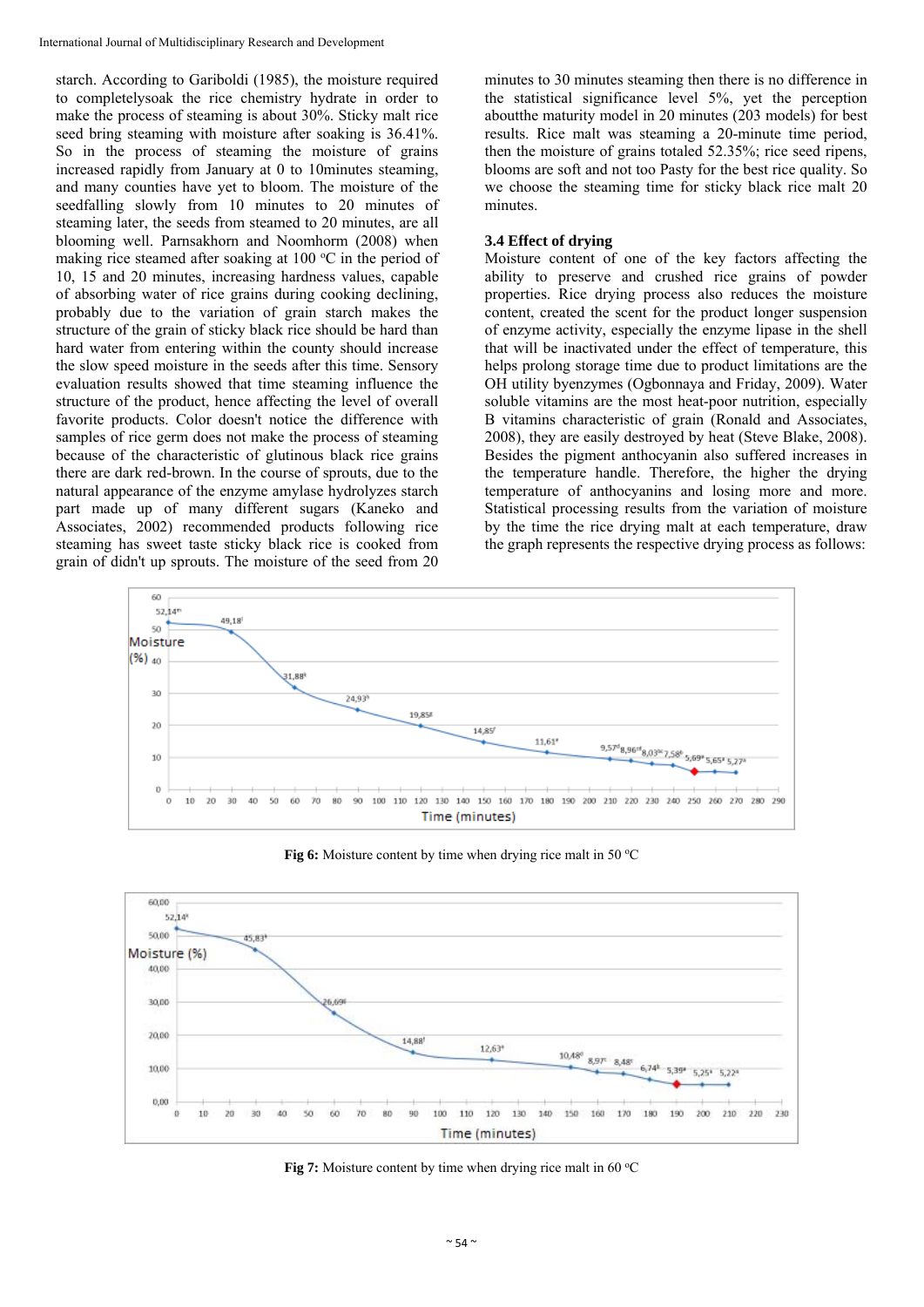

**Fig 8:** Moisture content by time when drying rice malt in 70 °C



**Fig 9:** Moisture content by time when drying rice malt in 80 °C

From the result handle, we determined the drying malt rice survey reaches equilibrium moisture content as follows:

| Temperature $(^{\circ}C)$ | 50   | 60   | 70   | 80   |
|---------------------------|------|------|------|------|
| Time (minutes)            | 250  | 190  | 140  | 110  |
| Moisture $(\% )$          | 5.69 | 5.39 | 5.27 | 5.52 |

**Table 3:** Rice malt drying regimes reached moisture balance

In each drying mode, identify the anthocyanin content of the result as follows:

**Table 4:** The remaining content of anthocyanins through each drying mode

| <b>Drying mode</b> | Temperature $(^{\circ}C)$ | 50    | 60                | 70                | 80                |
|--------------------|---------------------------|-------|-------------------|-------------------|-------------------|
|                    | Time (minutes)            | 250   | 190               | 140               | 110               |
|                    | Anthocyanin $(mg/g)$      | 9.87c | 9.62 <sup>c</sup> | 8.28 <sup>b</sup> | 6.64 <sup>a</sup> |

From the survey results found that, to achieve a balanced humidity rice after drying with very long time inversely proportional to temperature drying. Drying at a temperature of 50 °C, drying time for the longest (250 minutes) because of the slow rate of water evaporation. Drying at a temperature of  $60$ ,  $70$ ,  $80$  °C: drying time is gradually reduced from 190, 140, 110 minutes for the rice to achieve moisture balance. According to the drying time, the moisture in the rice clumps intensifies is slowly decreasing due to liberal countries have escaped many in the beginning and intermediate water remaining affiliate and the water in the rice very difficult split. As a result of determining

anthocyanin remaining in the sample after every drying mode, realize there is significant in the drying mode 50  $^{\circ}$ C and  $60^{\circ}$ C, but  $600^{\circ}$ C drying time is faster to  $60^{\circ}$  minutes. While drying in a 50-minute faster than  $70 °C$  but significant losses to anthocyain, and the drying pattern in 80 °C as losses more anthocyanins. Furthermore, from the comments above to save on drying time, limiting the losses of anthocyanin should choose the drying mode for rice malt balanced humidity reached 5.39 percent to 60  $^{\circ}$ C in 190 minutes, and then the remaining content of anthocyanins is 9.62 mg/g.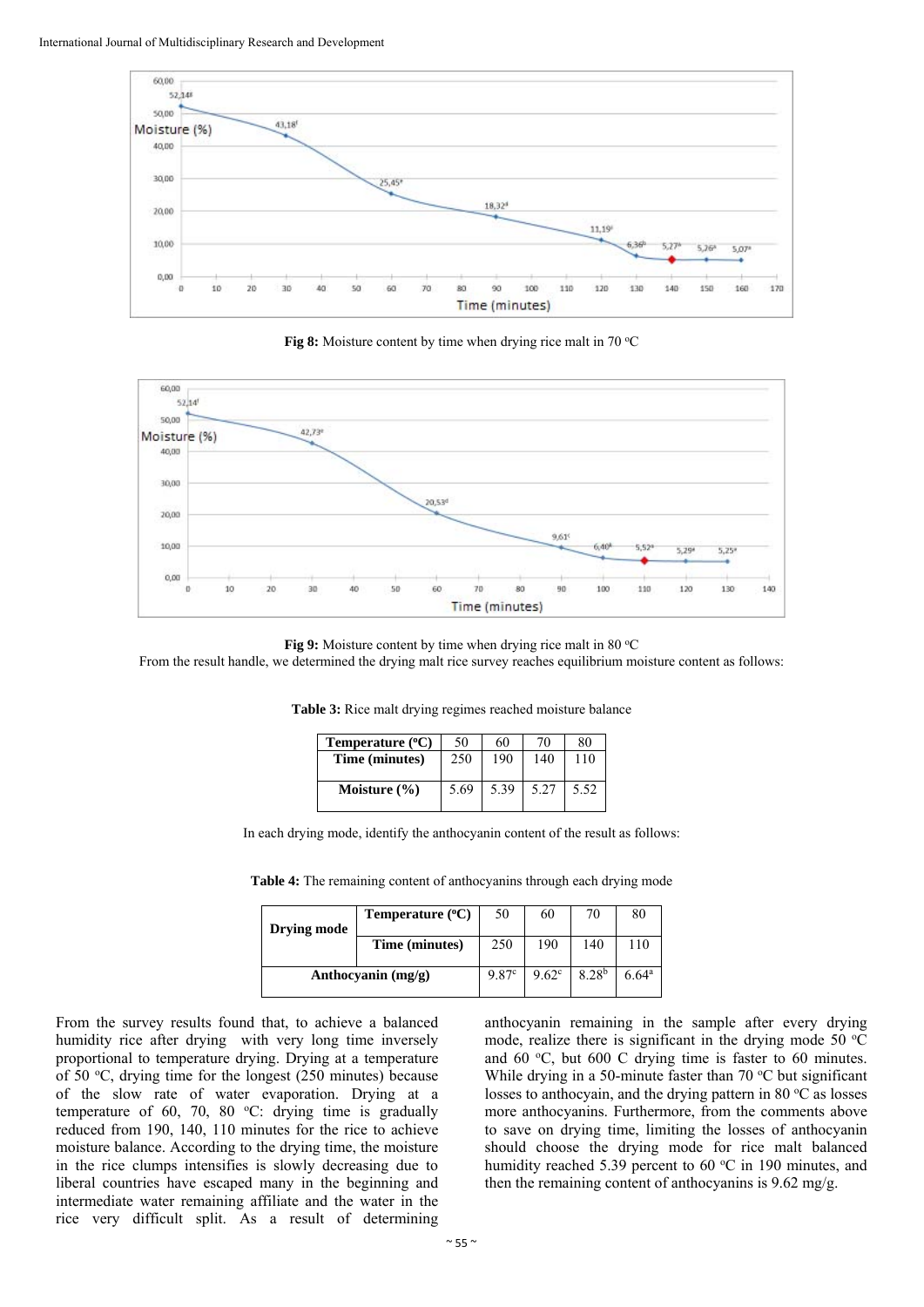**3.5 Effect of hot water dissolving in mixing malt powder:**  The finished malt powder after crushing with low humidity, when used to mixing with boiling water, and depending on the purpose of the user which can add water to the powder and liquid or solid. However the results to determine the rate of boiling water added to finished products using powder based on your preferred sensory evaluation with the mixing ratios are different survey.

**Table 5:** Sensory evaluation results following flour stirring with boiling water rate

| Powder: boiling water | :02 | 1:03        | l:04               | 1:05              | 1:06                |
|-----------------------|-----|-------------|--------------------|-------------------|---------------------|
| Sample name           | 401 | 402         | 403                | 404               | 405                 |
| Average               | 71a | $0.06^{ab}$ | 0.69 <sup>bc</sup> | 0.44 <sup>c</sup> | -<br>$0.48^{\circ}$ |

Note: a, b, c,  $(p < 0.05)$ ; meaningful differences

#### **3.6 Anthocyanin loss after different treatments**



Fig 10: Anthocyanin in malt powder after various treatments

From results determined levels of anthocyanin production by then, we can calculate the shrinkage rate of anthocyanin content of the finished malt powder compared to raw materials was 65.2%. Through the figures obtained, found levels of anthocyanin losses, many in the washing, steaming and drying and soaking followed. The technology of making the dough has too many agents do affect the anthocyanin content as well as durable as mentioned above, the loss is inevitable.

#### **3.7 Quality of malt powder 3.7.1 Sensory evaluation**

| <b>Indicator</b> | Score of each specialist |    |    |               |    |    |                |         |                |          | <b>Total</b> | Important<br>score | Unemphasized<br>score | <b>Emphasized</b><br>score |
|------------------|--------------------------|----|----|---------------|----|----|----------------|---------|----------------|----------|--------------|--------------------|-----------------------|----------------------------|
|                  | T <sub>1</sub>           | 12 | T3 | $\frac{1}{4}$ | T5 | T6 | T <sub>7</sub> | $T_{8}$ | T <sub>9</sub> | $T_{10}$ |              |                    |                       |                            |
| Color            |                          |    |    |               | 4  |    | ◠              |         |                |          | 36           | 1.3                | 3.6                   | 4.7                        |
| Aroma            |                          |    |    |               |    |    |                | 4       | 4              |          | 42           | 1.2                | 4.2                   | 5.0                        |
| Taste            | $\sim$                   |    |    |               |    |    | ◠              |         | 4              |          | 38           | 0.5                | 3.8                   | 1.9                        |
| Appearance       |                          |    |    |               |    |    |                |         | 4              |          | 40           |                    | 4.0                   | 4.0                        |
| Total score      |                          |    |    |               |    |    |                |         |                |          | 15.6         | 15.6               |                       |                            |

According to the result table of sensory Board consisting of 10 members by the method for points (5 points, 6 levels), with an overall score that weighs is 15.6. Therefore, nutritional powder products from glutinous black rice malt with sensory evaluation results achieved the kind of pretty.

### **3.7.2 Nutritional value**

| Table 7: Nutritional value on malt powder |  |  |
|-------------------------------------------|--|--|
|                                           |  |  |

| <b>Parameters</b> | Unit          | <b>Result</b> |
|-------------------|---------------|---------------|
| Moisture          | $\frac{0}{0}$ | 5.39          |
| Total protein     | $\frac{0}{0}$ | 8.7           |
| Total lipid       | $\frac{0}{0}$ | 2.4           |
| Total glucid      | $\frac{0}{0}$ | 77.8          |
| Ash               | $\frac{0}{0}$ | 13            |
| Dietary fiber     | $\frac{0}{0}$ | 16.25         |
| Anthocyanin       | mg/g          | 9.62          |
| Vitamin B3        | mg/kg         | 3.6           |

Note: results analysis in the technical center quality assurance 3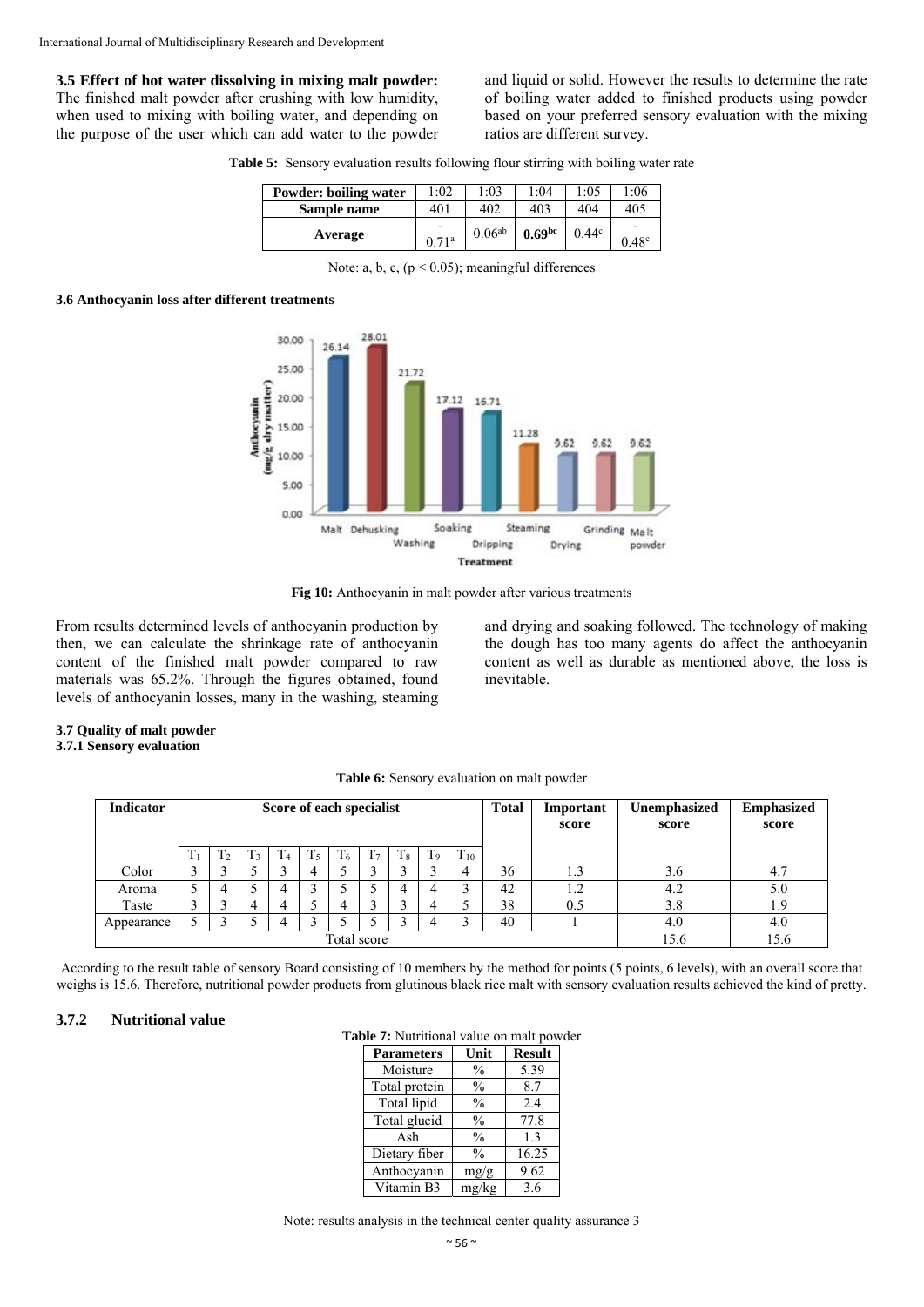Product nutrition facts easy to digest because it is produced from domestic raw materials were up sprouts and processed steaming set, in which levels of dietary fiber, accounts for a significant proportion (16.25%) as very beneficial in the prevention ofmany diseases such as cancer risks, in many

soluble fiber β-glucan that stimulates white blood cells make up the type of pathogen is root bacteria or viral infection and cancer cells (Duong Thanh Liem, 2010). There are also more resistant to oxidation due to anthocyanin component (9.62 mg/g) in product.

#### **3.7.3 Microorganism, heavy metal and toxic in malt powder**

| <b>Microorganism</b> | Unit    | Limit        | <b>Result</b>       |
|----------------------|---------|--------------|---------------------|
| <b>TPC</b>           | CFU/g   | 105          | $6.5x10^2$          |
| Coliforms            | CFU/g   | 102          | <10                 |
| E.coli               | CFU/g   | 10           | <10                 |
| <i>S.aureus</i>      | CFU/g   | 102          | <10                 |
| Cl. Perfringens      | CFU/g   | 10           | <10                 |
| Salmonella           | CFU/25g | Not detected | Negative            |
| <b>B</b> .cereus     | CFU/25g | 102          | 2.3x10 <sup>1</sup> |

**Table 8:** Microorganism in malt powder

|  |  |  |  | Note: results analysis in the technical center quality assurance 3 |
|--|--|--|--|--------------------------------------------------------------------|
|--|--|--|--|--------------------------------------------------------------------|

| <b>Group of parameters</b> | <b>Parameter</b>         | Unit             | Limit | <b>Result</b>          |
|----------------------------|--------------------------|------------------|-------|------------------------|
|                            | Arsen $(As)$             | $mg/kg \sim ppm$ |       | 0.09                   |
| Heavy metal                | Cadimi (Cd)              | $mg/kg \sim ppm$ | 0.1   | Not detected           |
|                            | Lead (Pb)                | $mg/kg \sim ppm$ | 0.2   | ${}_{0.10}$            |
| Toxin                      | Ochratoxin A             | $\mu$ g/kg ~ ppb | 5     | Not detected           |
|                            |                          |                  |       | $MLOD = 0.15 \mu g/kg$ |
|                            | Aflatoxin B1             | $\mu$ g/kg ~ ppb | 5     | Not detected           |
|                            |                          |                  |       | $MLOD = 0.1 \mu g/kg$  |
|                            | Aflatoxin B <sub>2</sub> | $\mu$ g/kg ~ ppb | 15    | Not detected           |
|                            |                          |                  |       | $MLOD = 0.1 \mu g/kg$  |
|                            | Aflatoxin G1             | $\mu$ g/kg ~ ppb | 15    | Not detected           |
|                            |                          |                  |       | $MLOD = 0.1 \mu g/kg$  |
|                            | Aflatoxin G <sub>2</sub> | $\mu$ g/kg ~ ppb | 15    | Not detected           |
|                            |                          |                  |       | $MLOD = 0.1$ sµg/kg    |

**Table 9:** Heavy metal and toxic in malt powder

Note: results analysis in the technical center quality assurance 3, and the Institute of hygiene and public health in Ho Chi Minh City.

Nutritional powder products after analyzing the norms of hygiene and food safety under the provisions of regulation 46/2007 of the Ministry of health asking for product categories of dry food and food nutrition, alternative food specials (with heat treatment before use) shall result in limiting the ability to allow. This product fully qualify as nutritious foods and safe for consumers to use.

# **3.8 The production cost of nutritional powder products**

The finished malt powder volume obtained = original 70.62% rice ingredients

**Table 10:** Nutritional powder production from 1 kg of raw material malt

| Component   | Unit           | Quantity | Unit<br>price<br>(VND) | Amount<br>(VND) |
|-------------|----------------|----------|------------------------|-----------------|
| Malt        | Кg             |          | 24,358                 | 24,358          |
| Water       | m <sup>3</sup> | 0.01     | 11,000                 | 110             |
| Electricity | Kwh            | 0.1      | 2,000                  | 100             |
| Total (VND) |                |          |                        | 24,568          |

Note: the total cost of the product not included costs for packaging, labor and equipment depreciation

Quantity of finished malt powder =  $70.62\%$  x 1kg =  $0.762$ kg. Cost of 1 kg malt powder =  $24,568/0.762 = 32,241$  VND. Compared with the nutritional cereal flour products currently on the market such as: flour, malt Ovaltine (117,895 VND/kg), rice flour cereal milk Light Quasure of Bibica (138,000 VND/kg), cereal nutrition Viet Dai (121,300 VND/kg), the price of the flour in this nutritious black rice malt after balancing the profit referred to the market will ease competition and attract because nutrient content easy to digest, the distinctive scent of rice malt flavor, along with sticky black rice, after drying and especially the pigment anthocyanin antioxidant that helps the product's strengths.

# **3.9 The standard basis for nutritional powder**

Nutritional powder products in product group of dry food and food nutrition, alternative food specials (with heat treatment before use), based on the analysis results of dry malt ingredients used and the test results the physiochemical, biological, heavy metals and toxins in accordance with 46/2007 of the Ministry of health, have developed standard nutritional powder products facility from the sticky malt base standard as follows: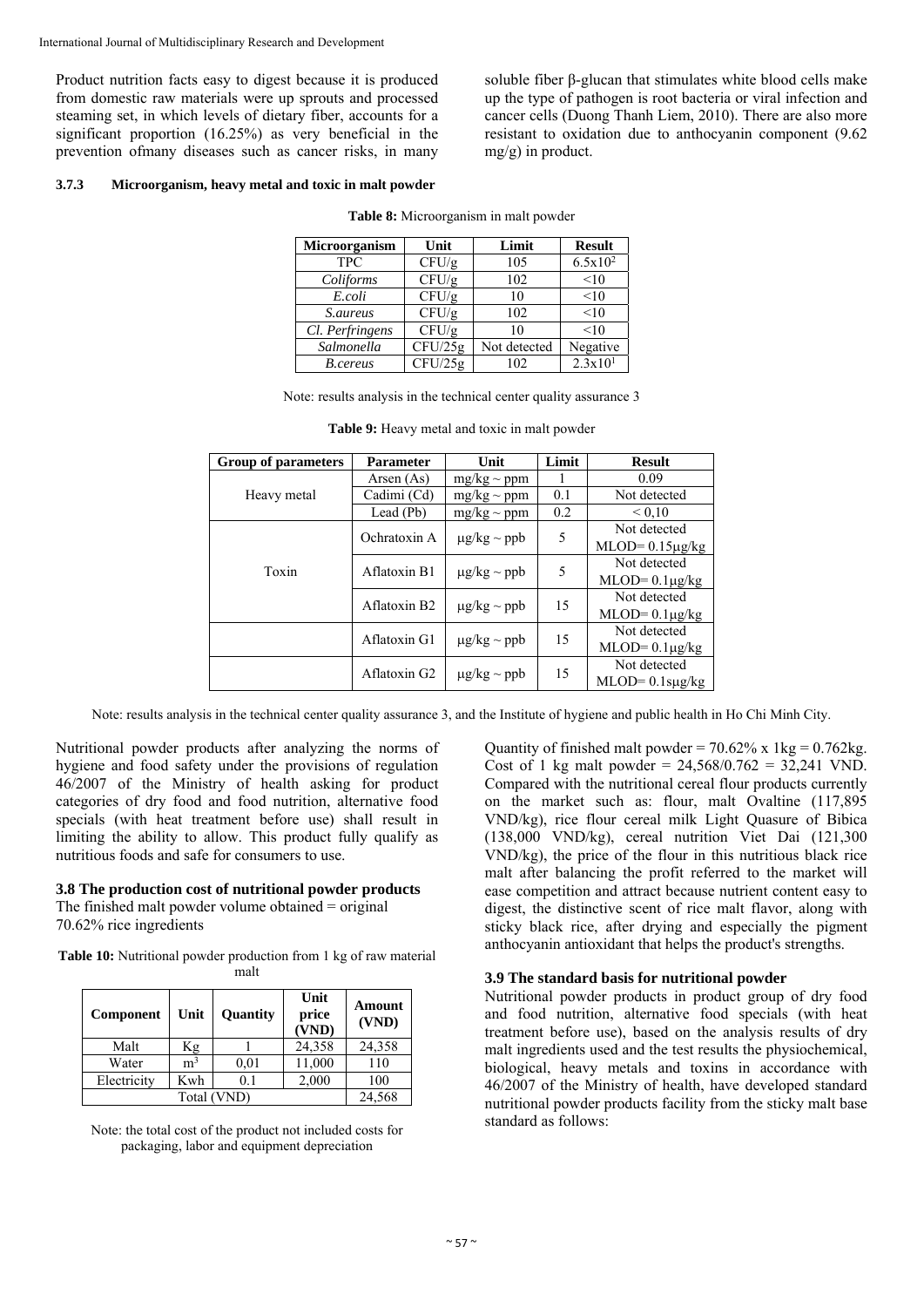



**Fig 11:** Sticky black rice malt powder products after packing and labelling

**Table 11:** The standard basis for nutritional powder

| N <sub>0</sub> | <b>Raw material</b>                      |                                                    |  |  |  |
|----------------|------------------------------------------|----------------------------------------------------|--|--|--|
|                |                                          | - Moisture 11.7%                                   |  |  |  |
| 1              | Sticky black rice                        | - Germinating capability                           |  |  |  |
|                |                                          | 95.44%                                             |  |  |  |
|                |                                          | - Foreign matter 2.12%                             |  |  |  |
| $\overline{c}$ | Water                                    | TCVN 5502:2003                                     |  |  |  |
|                | <b>Sticky black rice malt</b>            |                                                    |  |  |  |
| 3              | Appearance, status                       | - Fine powder                                      |  |  |  |
|                |                                          | - Color: brown red                                 |  |  |  |
|                |                                          | - Moisture: $5.39\%$                               |  |  |  |
|                |                                          | - Protein: 8.7%                                    |  |  |  |
|                | Nutritional powder (100g<br>edible part) | - Lipid: 2.4%                                      |  |  |  |
| $\overline{4}$ |                                          | - Glucid: 77.8%                                    |  |  |  |
|                |                                          | - Vitamin B3: 0.0036 mg                            |  |  |  |
|                |                                          | $-$ Ash: $1.3\%$                                   |  |  |  |
|                |                                          | - Anthocyanin: 1.625%<br>- TPC: $6.5x10^2$ (CFU/g) |  |  |  |
| 5              | Microorganism                            | - Coliforms: < $10$ (CFU/g)                        |  |  |  |
|                |                                          | $-E. coli: <10 (CFU/g)$                            |  |  |  |
|                |                                          | - S.aureus: < $10$ (CFU/g)                         |  |  |  |
|                |                                          | - Cl. Perfringens: <10                             |  |  |  |
|                |                                          | (CFU/g)                                            |  |  |  |
|                |                                          | - Salmonella: Not detected                         |  |  |  |
|                |                                          | (CFU/25g)                                          |  |  |  |
|                |                                          | $-$ B.cereus: 2.3 x                                |  |  |  |
|                |                                          | $10^{1}$ (CFU/25g)                                 |  |  |  |
|                |                                          | - Arsen (As): $0.09$ (mg/kg $\sim$                 |  |  |  |
|                |                                          | ppm)                                               |  |  |  |
|                |                                          | - Cadimi (Cd): Not detected                        |  |  |  |
|                |                                          | - Lead (Pb): < 0.10 (mg/kg $\sim$                  |  |  |  |
|                |                                          | ppm)                                               |  |  |  |
|                |                                          | - Ochratoxin A: Not detected                       |  |  |  |
|                |                                          | $(\mu g/kg \sim ppb)$                              |  |  |  |
| 6              | Heavy metal, toxin                       | - Aflatoxin B1: Not detected                       |  |  |  |
|                |                                          | $(\mu$ g/kg ~ ppb)                                 |  |  |  |
|                |                                          | - Aflatoxin B2: Not detected                       |  |  |  |
|                |                                          | $(\mu g/kg \sim ppb)$                              |  |  |  |
|                |                                          | - Aflatoxin G1: Not detected                       |  |  |  |
|                |                                          | $(\mu g/kg \sim ppb)$                              |  |  |  |
|                |                                          | - Aflatoxin G2: Not detected                       |  |  |  |
|                |                                          | $(\mu g/kg \sim ppb)$                              |  |  |  |

### **4. Conclusion**

After the process of studying and conducting experiments, survey processing parameters in nutritional powder manufacturing process from glutinous black rice malt, draw the conclusions are as follows: the dry Malt bring split pod currency rice malt, husks removed constituted original 29.85% malt volume. The process of maceration: malt after split pod will last wash and soak the rice in water with malt malt 1 gao rate: 1 water; at 30  $\rm{^{\circ}C}$  in time is 20 minutes; seeds will be the humidity is 36.41; and anthocyanin content of the dried substance mg/g 17.12. The process of steaming: after grain mash was steaming the steaming 20-minute period; steamed rice reached the humidity is 52.35%. Drying: drying malt offered Rice at  $60^{\circ}$ C; in time 190 minutes; reaching the moisture balance is 5.39%; and concentrations of anthocyanins is 9.62 mg/g of dry matter. The use of malt flour give stir in boiling water at the rate of 1 powder: 4 water are the most popular. Malt powder has moisture is 5.39%; protein: 8.7%; lipids: 2.4%; glucid: 77.8%; the ashes: 1.3%; dietary fiber: 16.25%; anthocyanins: 0.962%; vitamin B3: 3.6 mg/kg; micro-organisms, toxins, heavy metals within the limits permitted under regulation 46/2007 of the Ministry of health. Price: 32, 24.000 USD/kg. From the conclusions above suggest nutritional powders from malt rice coal was the product rich in nutritious and safe to use for all ages. Product viable, and capable of practical application as high as contains many nutrients with relative price accordingly. Recommendations: the process of separating the casing: separate cover with modern equipment to avoid shrinkage of nutrients as well as loss of economic value. Steaming, drying: can use extruded to shorten the stages of production and for better quality nutritional powder. Survey on timing as well as the influence of the conditions of preservation of the quality of the flour.

# **5. References**

- 1. Kim HC. Extraction of anthocyanin from strawberry fruit with water sulfured and some feature of them, food college , Da Nang city, 2010.
- 2. Dao DTA. The analysis of quality evaluation of foodfood technology, National University HCMC, 2010.
- 3. Khoi NB. Study of physicochemical properties and techniques of some varieties of rice in the Mekong Delta for domestic consumption and export, the Polytechnic University HCMC 1998.